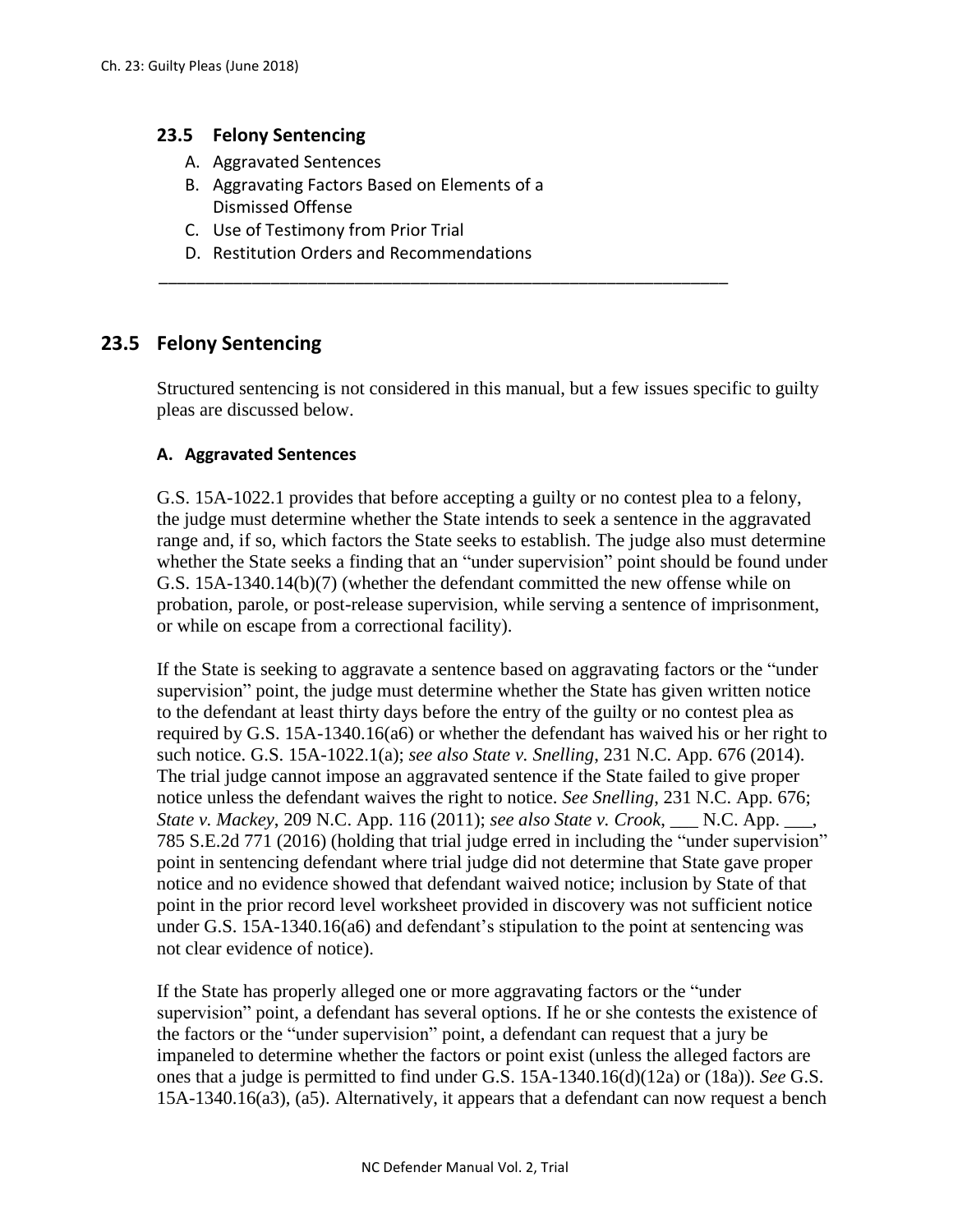trial on the sentencing issues after pleading guilty to the underlying offense. *See* G.S. 15A-1201(b) (allowing waiver of jury trial and referencing G.S. 15A-1340.16(a3), which otherwise provides for a jury determination of aggravating factors when a defendant pleads guilty to a felony but contests the existence of aggravating factors).

If the defendant chooses to admit the existence of the alleged aggravating factors or the "under supervision" point, a jury or bench trial is unnecessary. *See* G.S. 15A-1340.16(a1). In accepting the defendant's admission to aggravating factors or points, the judge generally must engage in the colloquy for accepting a guilty plea under G.S. 15A-1022(a) and must follow the procedures in G.S. 15A-1022.1, including advising the defendant of his or her rights, determining that there is a factual basis for the factors and points admitted by the defendant, and determining that the decision to admit is the informed choice of the defendant. *See* G.S. 15A-1022.1(b); G.S. 15A-1340.16(a1). The procedures specified in G.S. 15A-1022(a) and G.S. 15A-1022.1 for the handling of guilty pleas must be followed in the handling of admissions to aggravating factors and prior record points "unless the context clearly indicates that they are inappropriate." G.S. 15A-1022.1(e); *see also State v. Marlow*, 229 N.C. App. 593 (2013).

Although the sentencing statutes discussed above expressly provide for only three ways for an aggravating factor or an "under supervision" point to be found (admission by the defendant followed by a "guilty plea colloquy" or submission to the judge or to a jury for determination beyond a reasonable doubt), the appellate courts appear to have approved another option—stipulation by the defendant. *See, e.g., State v. Khan*, 366 N.C. 448 (2013) (ruling that where defendant stipulated to the existence of an aggravating factor in the Transcript of Plea and orally at the plea hearing, trial judge's procedure satisfied the requirements of G.S. 15A-1022.1); *Marlow*, 229 N.C. App. 593 (citing G.S. 15A-1022.1(e) and holding that where defense counsel stipulated to defendant's record that included an "under supervision" point, trial judge was not required to follow guilty plea procedures and conduct questioning of defendant because the context revealed that it was inappropriate and unnecessary in that case); *see also State v. Deese*, 238 N.C. App. 363 (2014) (unpublished) (following *Marlow* and holding that where defense counsel acknowledged that he had reviewed the prior record level worksheet with defendant and then orally stipulated to the *prior convictions* shown on the worksheet without further objection, trial judge was not required to follow guilty plea procedures and conduct questioning of defendant regarding the *"under supervision" point* listed on the worksheet).

For further discussion of the statutory procedures applicable when a prior record point for being on probation, parole, or post-release supervision is alleged, see Jamie Markham, *[The Right Way to Find the "Under Supervision" Prior Record Level Bonus Point](http://nccriminallaw.sog.unc.edu/right-way-find-supervision-prior-record-level-bonus-point/)*, N.C. CRIM. L., UNC SCH. OF GOV'T BLOG (Oct. 27, 2016). For further discussion of the waiver of the right to a jury trial, see *infra* § 24.2B, Waiver of Right.

**Practice note:** If your client enters into a plea agreement in which the negotiated sentence is in the aggravated range of the sentencing chart, the State still must offer a factual basis for the aggravating factors and the procedures set out above must be followed. Likewise,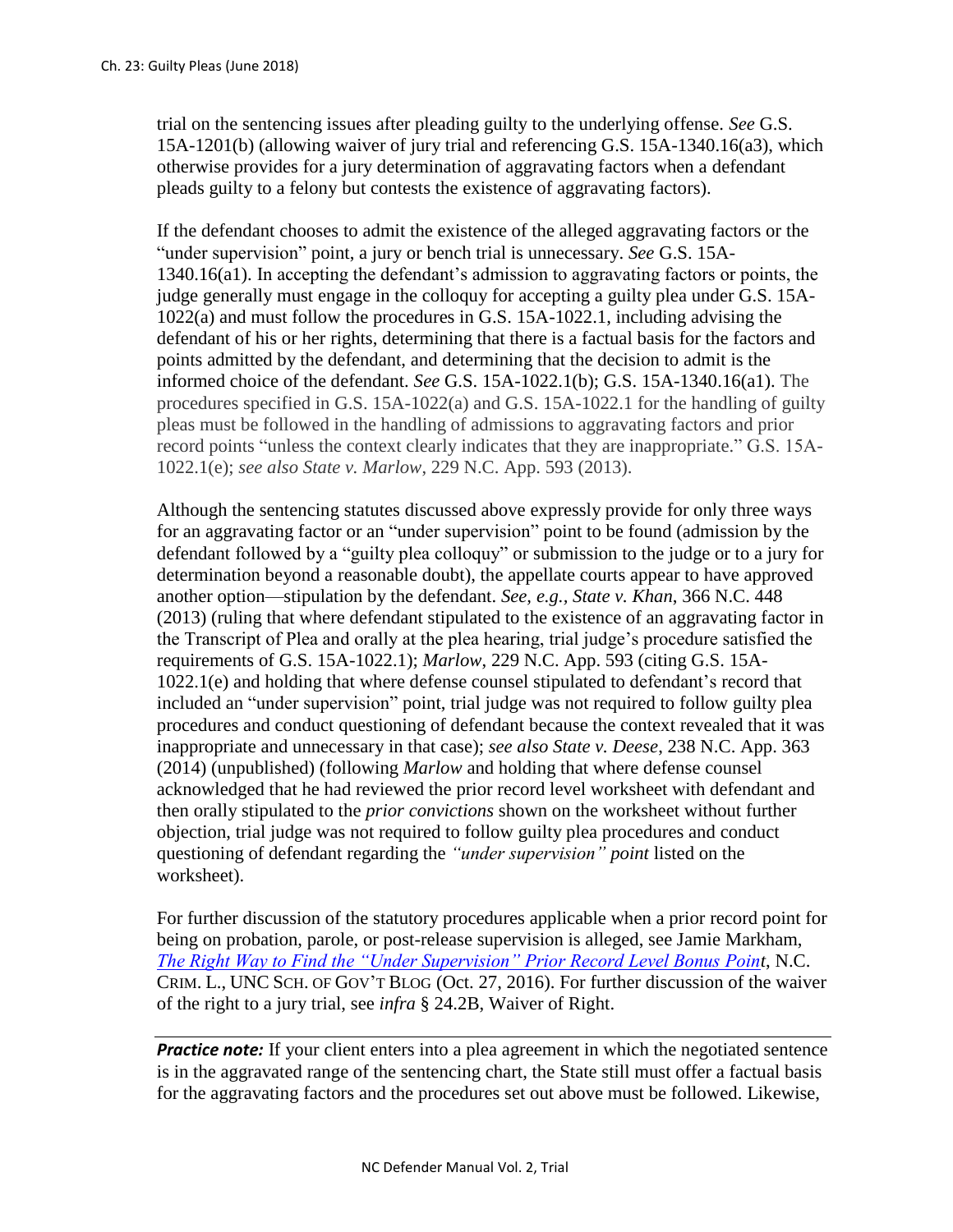if your client enters into a plea agreement in which the negotiated sentence is in the mitigated range of the sentencing chart, you must present evidence in support of a mitigating factor or factors because the trial judge is required to make sentencing findings that support the mitigated sentence. *See* G.S. 15A-1340.16(b), (c). The judge is not required to make findings if he or she accepts a negotiated sentence in the presumptive range. *See, e.g., State v. Caldwell*, 125 N.C. App. 161 (1997).

#### **B. Aggravating Factors Based on Elements of a Dismissed Offense**

Before the U.S. Supreme Court's decision in *Blakely v. Washington*, 542 U.S. 296 (2004), and the enactment of North Carolina's "*Blakely* bill," (S.L. 2005-145), North Carolina appellate courts held that the trial judge could find, as an aggravating factor, an element of an offense that is dismissed as part of a plea bargain. For example, in *State v. Melton*, 307 N.C. 370 (1983), the defendant had been charged with first-degree murder and pled guilty to second degree murder. The trial judge was permitted to find premeditation and deliberation as an aggravating factor. *Melton* held that, "[a]s long as they are not elements essential to the establishment of the offense to which the defendant pled guilty, all circumstances which are transactionally related to the admitted offense and which are reasonably related to the purposes of sentencing must be considered during sentencing." *Id*. at 378.

After the passage of North Carolina's *Blakely* bill, it appears that if the State seeks to establish as an aggravating factor an element of a dismissed offense, the State must, as with other aggravating factors not specifically listed in G.S. 15A-1340.16(d), include the allegation in an indictment or other charging instrument as specified in G.S. 15A-924 and, unless admitted by the defendant, prove its existence to the jury (or to the judge if the defendant waives a jury determination) beyond a reasonable doubt. G.S. 15A-1340.16(a), (a4).

# **C. Use of Testimony from Prior Trial**

**Defendant's prior testimony.** If the defendant testifies against a co-defendant at a trial held before the defendant's sentencing hearing, that testimony may be used as evidence against the defendant at his or her sentencing hearing. *See State v. O'Neal*, 116 N.C. App. 390 (1994) (sentencing judge could incorporate by reference, and consider as evidence of premeditation and deliberation, defendant O'Neal's own testimony from a co-defendant's trial).

**Other witness's testimony at co-defendant's trial.** Evidence other than the defendant's testimony that was developed from the trials of co-defendants connected with the same offense may not be used to support a finding of an aggravating factor. *See State v. Thompson*, 314 N.C. 618 (1985); *State v. Benbow*, 309 N.C. 538 (1983). The parties may avoid this limitation by stipulating to evidentiary facts developed at related trials as long as the stipulations are not too extensive. "Even with . . . a stipulation[,] reliance exclusively on . . . record evidence from other trials (in which the defendant being sentenced had no opportunity to examine the witness) as a basis for a finding of an